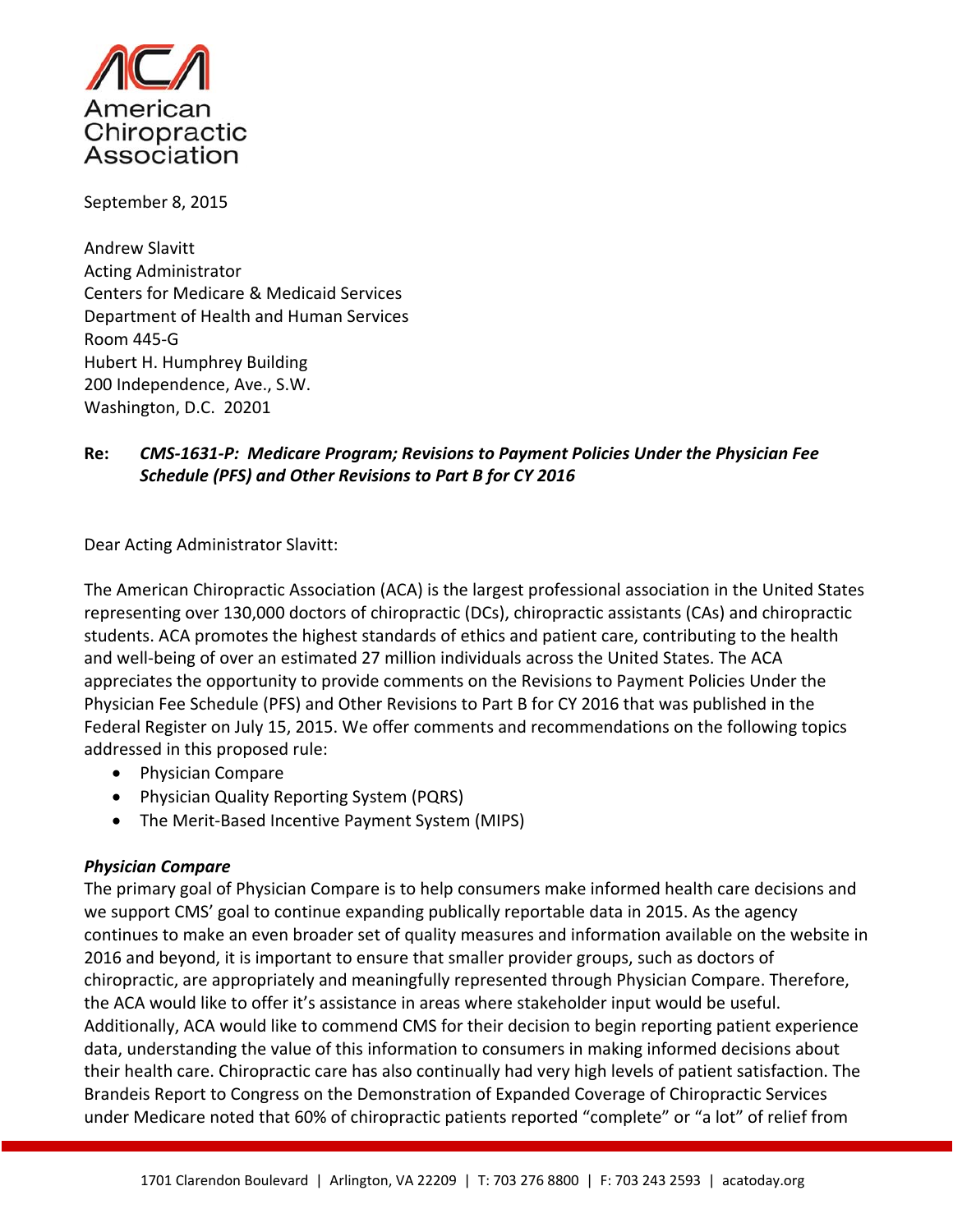symptoms and 87% reported high satisfaction with care (8 or higher on a 10‐point scale), with 56% indicating a perfect 10. Similarly high proportions reported that DCs listened carefully to, and spent sufficient time with, these Medicare beneficiaries.<sup>1</sup> Making this information readily available to the public is vital to the chiropractic industry and engaging patients about their experiences is an integral step to enhancing quality of care.

# *Physician Quality Reporting System (PQRS)*

ACA, through our Committee on Quality Assurance and Accountability, has been very proactive in developing clinically useful performance measures and in educating doctors of chiropractic in the appropriate use of reportable measures. We continue to actively collaborate with various organizations that are responsible for developing and evaluating performance measures, including: AQA Alliance, National Quality Forum (NQF), National Committee on Quality Assurance (NCQA), and the AMA's Physician Consortium on Performance Improvement (PCPI). Unfortunately, doctors of chiropractic have been precluded from a number of reportable measures, under the Physician Quality Reporting System (PQRS) due to their limited coverage under Medicare. Currently, doctors of chiropractic may report on two (2) PQRS measures:

- Measure #131: Pain Assessment and Follow Up
- Measure #182: Functional Outcome Assessment

Due to the limited nature of current PQRS measure available to doctors of chiropractic, the ACA fully supports CMS' continued application of the Measure‐Applicability Validation (MAV) process for doctors of chiropractic and other professions with fewer than 9 measures available for reporting. Further, ACA urges CMS to maintain the measures stated above as well as consider continuation of the MAV process as they further define the quality measures performance categories of the Merit‐Based Incentive Payment System (MIPS).

## *Request for Input on the Provisions Included in the Medicare Access and CHIP Reauthorization Act of 2015 (MACRA)*

### *The Merit‐Based Incentive Payment System (MIPS)*

The ACA fully supports the provision in MACRA that requires the creation of the Merit‐Based Incentive Payment System (MIPS) and combine current quality incentive programs into one comprehensive program. We appreciate the creation of a more streamlined approach which will alleviate much of the administrative and participation burdens physicians currently have with maintaining participation in three separate programs. We believe this will result in a physician's ability to focus more on providing quality patient care.

### *Low‐Volume Threshold*

As CMS considers how to select a low-volume threshold to apply for purpose of excluding certain eligible professionals from the definition of a MIPS eligible professional, the ACA urges CMS to examine thresholds that apply to other programs as well as the effectiveness of those thresholds. Additionally, it may be helpful to consider data on the barriers providers have to fully participate in current quality incentive programs such as PQRS and the EHR Incentive Program. The ACA is willing to work with CMS

<sup>&</sup>lt;sup>1</sup> Brandeis University, Report to Congress on the Evaluation of the Demonstration of Coverage of Chiropractic Services Under Medicare, June 16, 2009, page 7.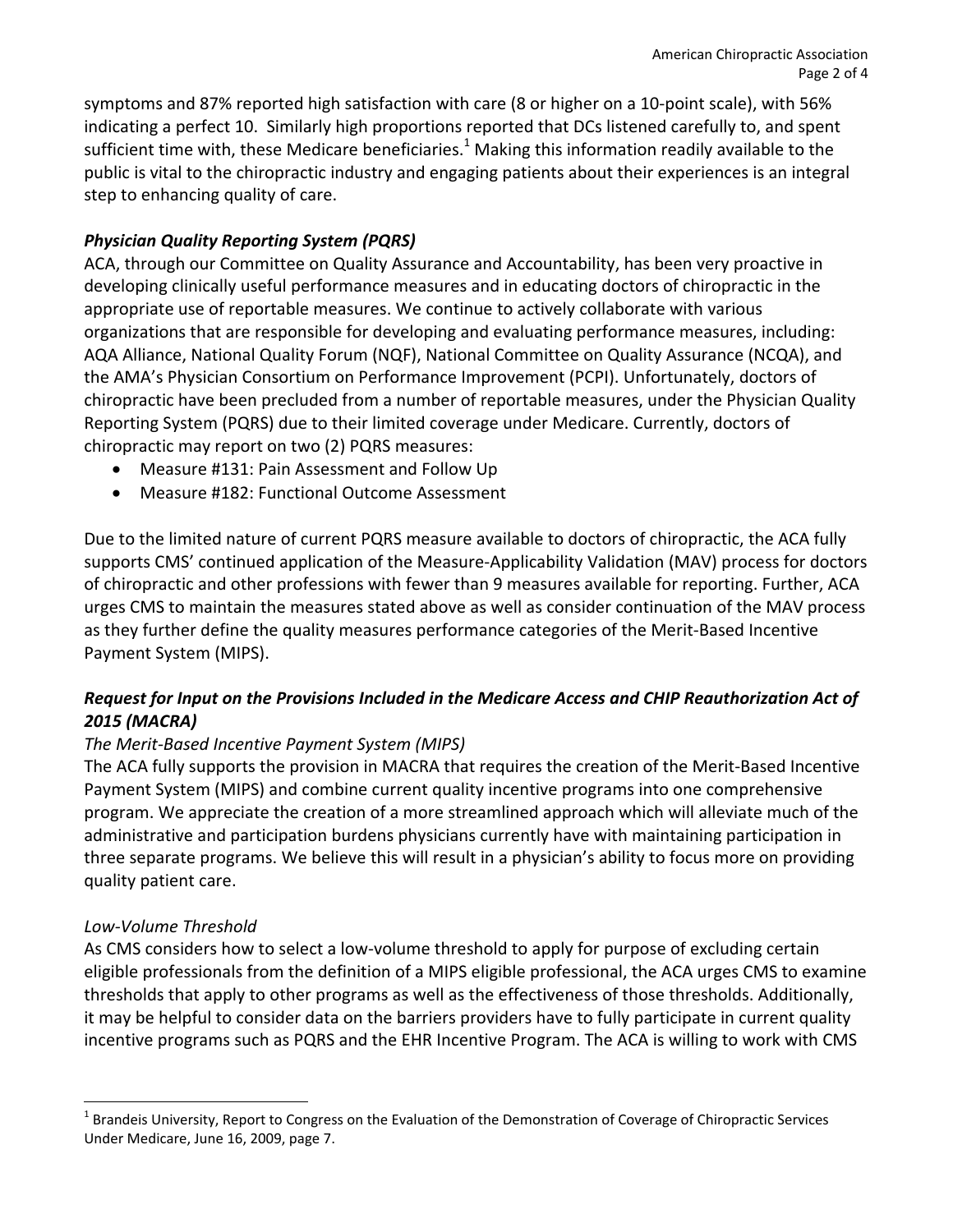to identify and address barriers for the chiropractic profession as well as to develop strategies to keep doctors of chiropractic engaged in quality reporting initiatives.

#### *Clinical Practice Improvement Activities*

The ACA supports the use of clinical practice improvement activities as one of the performance categories used in determining the composite performance score under MIPS. However, the provision includes items such as "population management," "care coordination, such as timely communication of clinical information," and "establishment of care plans." All of these clinical activities require a physician's ability to furnish and bill for E/M services to properly evaluate and manage a patient's condition(s), order necessary testing, develop an appropriate treatment plan, perform Chiropractic Manipulative Treatment (CMT) or other appropriate service, and counsel the patient on risk avoidance and health promotion activities. It is critical to note, while well intentioned overall, the subcategories specified by the Secretary for a performance period created an initiative that would be essentially closed to any non‐MD/DO providers. Doctors of chiropractic have been recognized as physicians in Medicare since the Social Security Amendments in 1972, and follow the same rules and policies as other physicians delivering high quality services to the Medicare population. However, the profession faces the prospect of inequitable payment updates solely on the basis of their licensure (DC).

### *Resource Use Measurement and Chronic Care Management*

The ACA is greatly concerned that the MACRA provision related to improving resource use measurement by developing episodes of care and patient condition and classification codes, as well as chronic care management provisions, denies non‐MD/DO providers, including doctors of chiropractic, from participating due to the use of a limiting definition of physician found at subsection 1861(r)(1) of the Social Security Act. Doctors of chiropractic are primary spine care physicians, and provide key treatment for a range of conditions that impact America's seniors and are essential to ensuring the success of a program aimed at providing better care at lower costs. As the agency continues their efforts to refine the MACRA provisions, the ACA strongly urges the agency to take into account the importance of non‐MD/DO providers in the management and coordination of Medicare patients' health care needs. CMS would be remiss to ignore the critical role of non-MD/DO providers by not expanding the scope of these provisions.

The ACA feels it is critical that we express again that there are multiple issues within this proposed rule that will restrict the chiropractic profession's ability to participate appropriately and with any level of basic parity due to a doctor of chiropractic's inability to report Evaluation and Management (E/M) services. In the Calendar Year 2014 Medicare Physician Fee Schedule proposed rule, CMS sought comments to determine whether to expand Medicare coverage to include E/M services provided by doctors of chiropractic. Subsequently, in the CY 2014 final rule, CMS stated "Any possible changes to our current policy on allowing chiropractors to bill E/M services will be addressed in future notice and comment rulemaking." However, since that time, this issue has not been addressed in any proposed or final rule. Given the prevalence of acute and chronic musculoskeletal conditions in today's society, and the growing research support for conservative chiropractic care, it is axiomatic that chiropractic care be a covered and integrated condition-based service, rather than a limited intervention (i.e., "manual manipulation of the spine to correct a subluxation") in a modern, value‐based health care system. All other physician‐level practitioners have provisions for E/M reimbursement under the Medicare Payment system. Chiropractic should no longer be the exception.